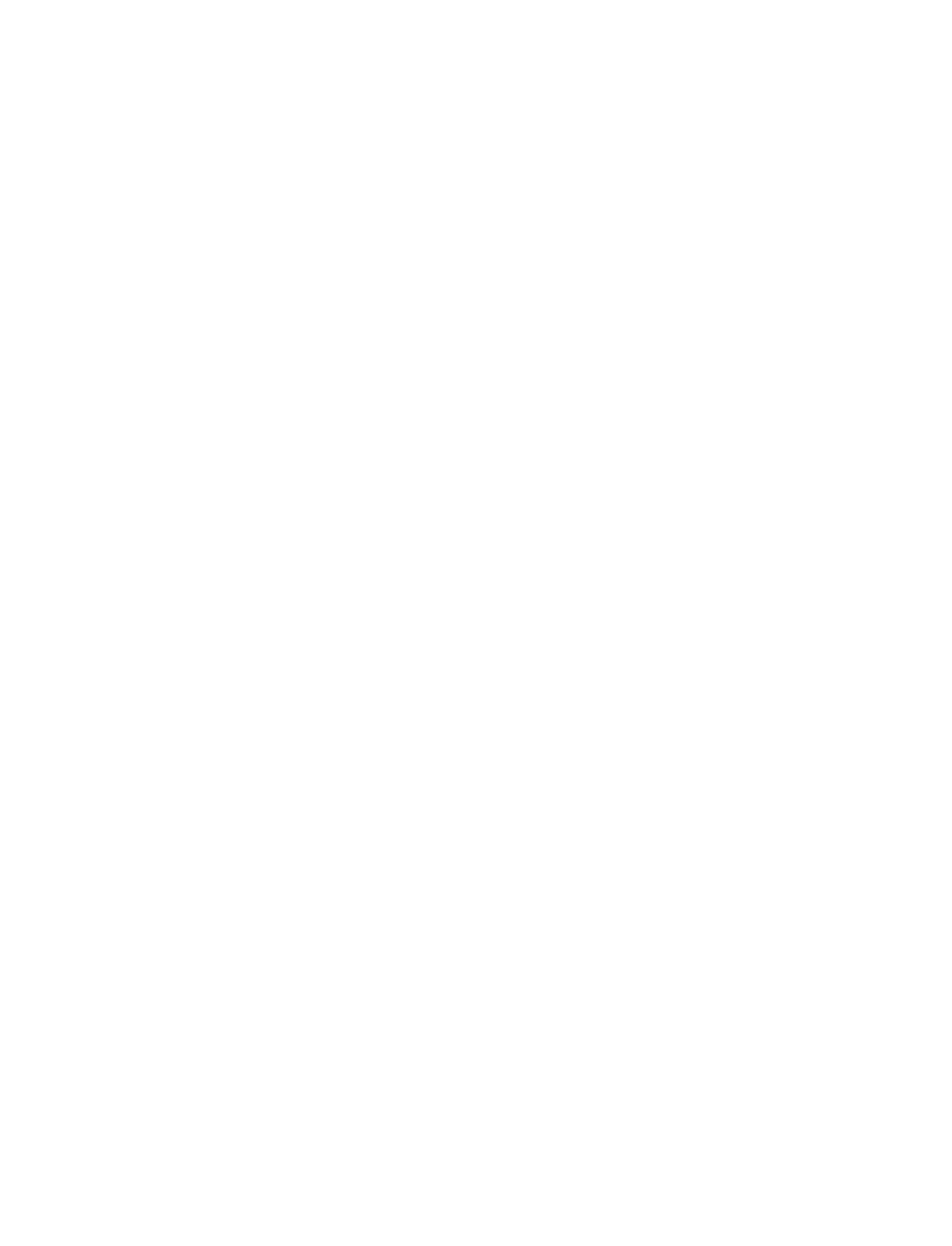# Dalton **Transactions**



Check for updates

Cite this: Dalton Trans., 2020, 49, 578

Received 6th October 2019, Accepted 27th November 2019 DOI: 10.1039/c9dt04517a

[rsc.li/dalton](www.rsc.li/dalton)

# Consecutive  $N_2$  loss from a uranium diphosphazide complex†

Tara K. K. Dickie, Connor S. MacNeil and Paul G. Hayes  $\mathbb{D}^*$ 

A new 'diphosphazidosalen' ligand was synthesized and successfully transferred to uranium using salt metathesis strategies. The resultant 8-coordinate uranium(v) diphosphazide complex  $\kappa^6$ -1,2-{(N<sub>3</sub>)PPh<sub>2</sub>(2-O-C<sub>6</sub>H<sub>4</sub>)}<sub>2</sub>C<sub>6</sub>H<sub>4</sub>]UCl<sub>2</sub> (1) is unstable to consecutive  $N_2$  loss, affording the asymmetric species  $\kappa^5$ -1-{( $N_3$ )  $PPh_2(2-O-C_6H_4)$ }-2-{N=PPh<sub>2</sub>(2-O-C<sub>6</sub>H<sub>4</sub>)}C<sub>6</sub>H<sub>4</sub>)]UCl<sub>2</sub> (2), defined by a phosphazide-phosphinimine mixed-ligand framework, and ultimately, the uranium( $|v\rangle$  phosphasalen complex [ $\kappa^4$ -1,2- ${N=PPh_2(2-O-C_6H_4)}_2C_6H_4]UCl_2$ (THF) (3).

In forming 'aza-ylides' (iminophosphoranes or phosphinimines) from organic azides and tertiary phosphines, the phosphazide intermediate, a neutral analogue of the triazenide  $(R-(N_3)^-R)$  moiety, has the potential for rich coordination chemistry as a  $\kappa^2$ -N,N or  $\eta^3$ -N,N,N chelate, but is rarely isolated. Mechanistic studies have shown that the Staudinger reaction  $(PR<sub>3</sub> + R-N<sub>3</sub> \rightarrow R<sub>3</sub>P=NA + N<sub>2</sub>)$  proceeds through a *cis*-phosphazide  $(R_3P-(N_3)-R)$  intermediate, which readily eliminates dinitrogen gas and phosphinimine  $(R_3P=N-R)$ .<sup>1</sup> However, the *trans*-isomer, which is resistant to  $N_2$  loss, can be stabilized by H-bonding, $^2$  as well as coordination to main group Lewis acids<sup>3</sup> and transition metals.<sup>1,4</sup>

To date, there have only been two examples of phosphazides coordinated to group 1 metals: Lavallo and coworkers reported an anionic azido carboranyl cluster with a lithium counterion which, when reacted with PPh<sub>3</sub>, produced a lithium stabilized phosphazide (Scheme 1, top). $5$  In the solid state, the lithium cation is bound by  $N_\alpha$  and  $N_\gamma$  of the phosphazide and two THF molecules. Intriguingly, this species does not release N<sub>2</sub>, even upon heating at 150 °C in C<sub>6</sub>H<sub>5</sub>F. In

Department of Chemistry and Biochemistry, University of Lethbridge, 4401 University Drive, Lethbridge, AB, T1K 3 M4, Canada. E-mail: p.hayes@uleth.ca

addition, Fryzuk prepared a sterically encumbered organic azide supported by hydrogen bonding with a nearby NH group.<sup>4h</sup> Upon NH deprotonation with KH, a potassium stabilized phosphazide can participate in a salt metathesis reaction with  $FeBr_2(THF)_2$  to produce an iron(II) phosphazide (Scheme 1, middle). Interestingly, this species undergoes an unusual radical process when exposed to the hydride KBEt<sub>3</sub>H wherein nitrogen gas is liberated and an anionic phosphinimide generated. Notably, this is the only previously published example of intentional transfer of a stabilized phosphazide.

ROYAL SOCIETY<br>OF CHEMISTRY

As potential chelating ligands, phosphazides provide an opportunity to introduce functionality and coordinative-flexibility to a variety of metals, yet are seldom discussed or targeted in coordination chemistry.<sup>1,6</sup> Phosphinimines, in contrast, are established components in ligand design.<sup>7</sup> Isostructural variants of the ubiquitous 'salen' ligand have recently been developed that feature phosphinimine donors in place of the conventional Schiff base  $(R_2C=N-R)$ .<sup>8</sup> These phos-



Scheme 1 Some examples of stabilized phosphazides.<sup>4h,5,10</sup>

<sup>†</sup>Electronic supplementary information (ESI) available: Experimental and crystallographic details, molecular structure of 3, atomic coordinates, interatomic distances and angles, anisotropic thermal parameters, and hydrogen parameters for 1,2 and 4. CCDC 1533033-1533034, 1533036-1533037, 1942135. For ESI and crystallographic data in CIF or other electronic format see DOI: 10.1039/ c9dt04517a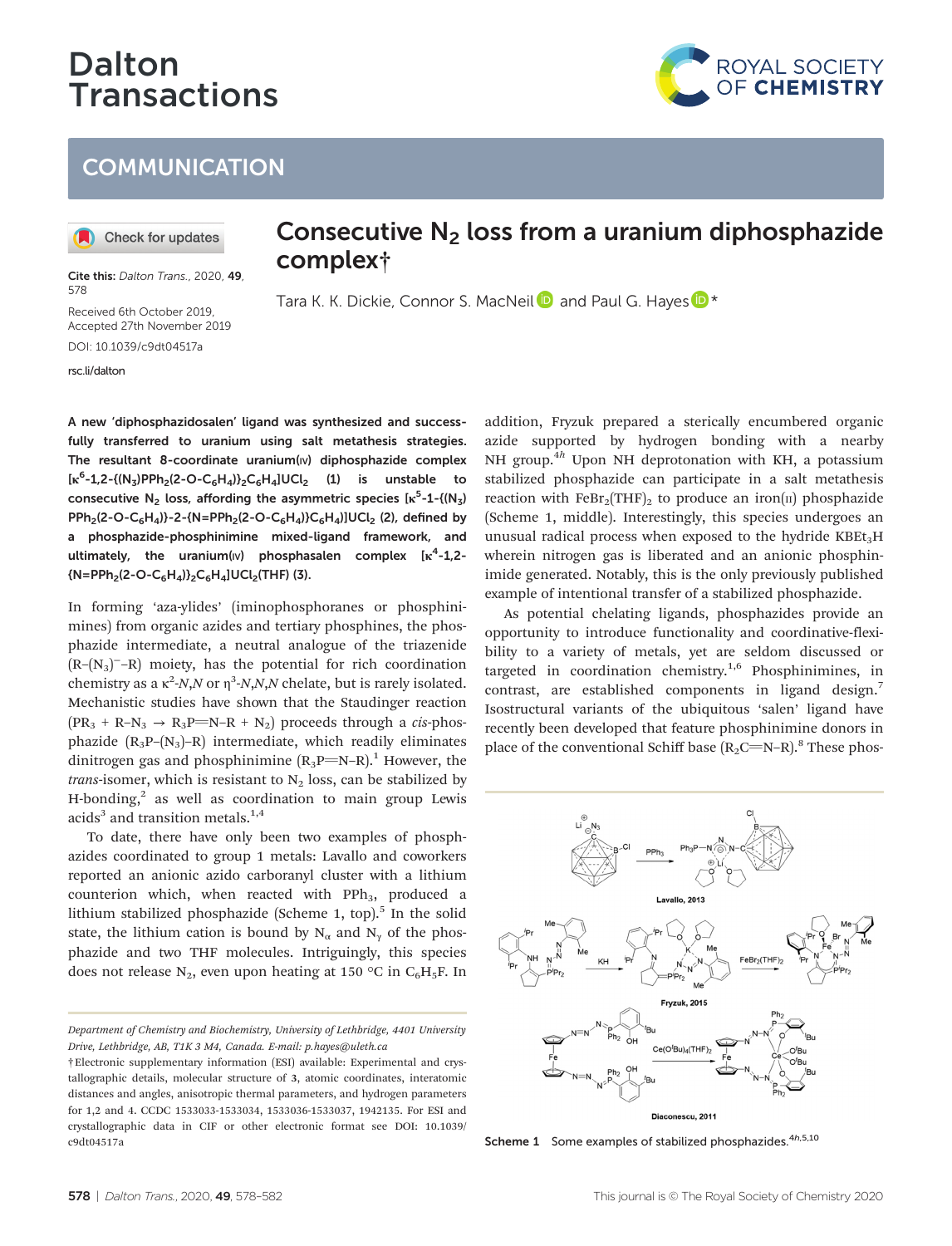

Scheme 2 Comparison of phosphasalen ligand synthesis by the Kirsanov reaction (a) $^{9a}$  and by the Staudinger reaction (this work) (b).

K<sub>2</sub>L

K<sub>2</sub>L

phasalen ligands, reported by Auffrant and Williams, have demonstrated exceptional stability when supporting reactive metals, notably serving as an ancillary scaffold for a highlyactive ring-opening polymerization yttrium catalyst.<sup>9</sup> The synthesis of such phosphasalen ligands has thus far been largely limited to the Kirsanov reaction,  $9a$  which generates the phosphinimine fragment from triarylphosphine,  $Br<sub>2</sub>$ , and diamine over a number of steps and days (Scheme 2a). Although diamine starting materials are attractive from a practical standpoint, diazides provide access to diphosphazides, species which are not accessible via the Kirsanov reaction.

To our knowledge, the Staudinger reaction has not been utilized for the preparation of entirely organic phosphasalen ligands. However, a ferrocene-based variant reported by Diaconescu and co-workers has been disclosed, whereby 1,1′ diazidoferrocene  $Fc(N_3)$ , was reacted with a bulky phosphinophenol. $^{10}$  Notably, a cerium complex [Fc(N<sub>6</sub>O<sub>2</sub>)]Ce(O<sup>t</sup>Bu)<sub>2</sub> (Fc = 1,1'-ferrocenylene; Fc(N<sub>6</sub>O<sub>2</sub>) = κ<sup>4</sup>-1,1'-[(N<sub>3</sub>)PPh<sub>2</sub>(2-O-3<sup>-t</sup>BuC<sub>6</sub>H<sub>4</sub>)]<sub>2</sub>Fc) was isolated in the reaction, wherein the distal N atoms of a phosphazide ligand were bound to the cerium center (Scheme 1, bottom). Thus far,  $[Fe(N_6O_2)]Ce(O<sup>t</sup>Bu)<sub>2</sub>$  appears to be the only example of a ligand featuring two phosphazide subunits coordinated to a metal, and aside from thermally promoted  $N_2$ loss, its reaction/coordination chemistry has not been studied.

Herein, we provide details on the one-step synthesis and characterization of new phosphasalen and phosphazidosalen ligands and describe the conversion of phosphazide to phosphinimine at a single uranium center.

A phosphasalen ligand featuring a rigid benzene backbone was targeted wherein 1,2-diazidobenzene would be reacted with an appropriate phosphine (Scheme 2b). Although the requisite  $1,2-(N_3)_2-C_6H_4$  was previously reported,<sup>11</sup> it had been generated in situ and used without characterization. In an effort to isolate this diazide, it was prepared by stepwise diazotization of 2-nitroaniline. Low-temperature analysis by an X-ray diffraction study (see ESI for details†) revealed a linear arrangement of the azide functional groups with extended conjugation in the aromatic bridge [N1–N2–N3 = 173.6(2) $^{\circ}$ , N4–N5–N6 = 171.7(2) $^{\circ}$ ].

Initial attempts at reacting 1,2-diazidobenzene with  $Ph_2P[(2-OH)C_6H_4]$  produced insoluble byproducts, presumed to be the result of acidic –OH protons interfering with phosphazide cyclization and subsequent  $N_2$  loss. Therefore, to mitigate this issue, and to directly prepare phosphasalen salts suitable for subsequent salt metathesis reactions, the –OH group of  $Ph_2P[(2-OH)C_6H_4]$  was deprotonated with KH prior to reaction with 1,2-diazidobenzene.

Dropwise addition of 0.5 equivalents of  $1,2-(N_3)_2-C_6H_4$  to a stirring solution of  $Ph_2P[(2-OK)C_6H_4]$  in toluene resulted in immediate precipitation of a bright yellow solid that exhibits a <sup>31</sup>P NMR resonance at  $\delta$  28.4 in [D<sub>8</sub>]THF. When combined with  $\text{UCL}_4$  a rapid change from yellow to orange was observed, along with a new signal in the  $^{31}P$  NMR spectrum at  $\delta$  49.6. An X-ray crystallographic study confirmed the reaction product to be  $L''UCl_2$ ,  $(L'' = \kappa^6 - 1,2 - [(N_3)PPh_2(2-O-C_6H_4)]_2C_6H_4)$  (1), a uranium dichloride complex supported by a symmetric diphosphazide ligand. Both of the phosphazide  $P(N_3)$  units coordinate to the metal center via a  $\kappa^2$ -N,N bonding mode, with anionic phenoxide-O and Cl ligands completing the coordination sphere of the paramagnetic uranium( $\text{iv}$ ) center (Fig. 1). Notably, the N–N–N angles in the phosphazide subunits [103.7(2) and  $104.1(2)$ <sup>o</sup>] are substantially smaller than those observed in a previously reported metal-free phosphazide  $[116.55(14)$ <sup>o</sup>].<sup>4d</sup> The geometry about the eight-coordinate uranium center is best described as distorted hexagonal bipyramidal with a Cl1–U–Cl2 angle of 163.08(3)°. The diphosphazide ligand is remarkably planar, with only the O2 atom sitting out of the plane defined by U1–O1–N1–N3–N6–N4 (by 0.545 Å). In addition, the phosphazides coordinate in a markedly different manner  $(\kappa^2 - N, N)$  than those in the cerium diphosphazide complex  $[Fe(N_6O_2)]Ce(O^tBu)_2$ , wherein each phosphazide unit adopts an  $\eta$ <sup>1</sup>-N bonding mode.<sup>10</sup> When heated, two equivalents of N<sub>2</sub> were liberated from  $[{\rm Fe}({\rm N}_6{\rm O}_2)]{\rm Ce}({\rm O}^t{\rm Bu})_2$ , along with quantitative conversion to the analogous phosphiniminebound complex. Similar to  $[Fe(N_6O_2)]Ce(O^tBu)_2$ , both phosphazide donors in 1 display a *trans*-configuration with varying N–N bond lengths [N1–N2 = 1.356(4), N2–N3 = 1.266(3), N5–N6 = 1.273(3), N4–N5 = 1.358(3) Å]. Complex 1 is the first example of the phosphazide functionality bound to an actinide metal; as uranium can accommodate high coordination numbers, it is an ideal candidate for supporting multiple phosphazide groups.

Complex 1 is unstable to slow elimination of 1 equivalent of  $N_2$  at ambient temperature in THF. After 12 hours, two new  ${}^{31}P$ NMR resonances of equal intensity ( $\delta$  104.1 and 71.2) had completely supplanted the resonance attributed to complex 1  $(6 49.6)$ . X-ray quality crystals grown from a concentrated benzene solution at ambient temperature permitted a study that identified the asymmetric decomposition product as L'UCl<sub>2</sub>,  $[L' = \kappa^5 - 1 - [(N_3)PPh_2(2-O-C_6H_4)] - 2 - [N=PPh_2(2-O-C_6H_4)]$  $C_6H_4$ ) (2), the result of singular N<sub>2</sub> loss from the diphosphazide ligand in 1 (Fig. 1). Intriguingly, one  $P(N_3)$  phosphazide unit, which remains  $\kappa^2$  bound to uranium, was conserved. The new phosphinimine donor is also coordinated to the metal, resulting in distorted pentagonal bipyramidal geometry at the seven-coordinate uranium $(w)$  center. Upon monitoring by  $31P$  NMR spectroscopy, a  $[D_8]$ THF solution of 2, heated at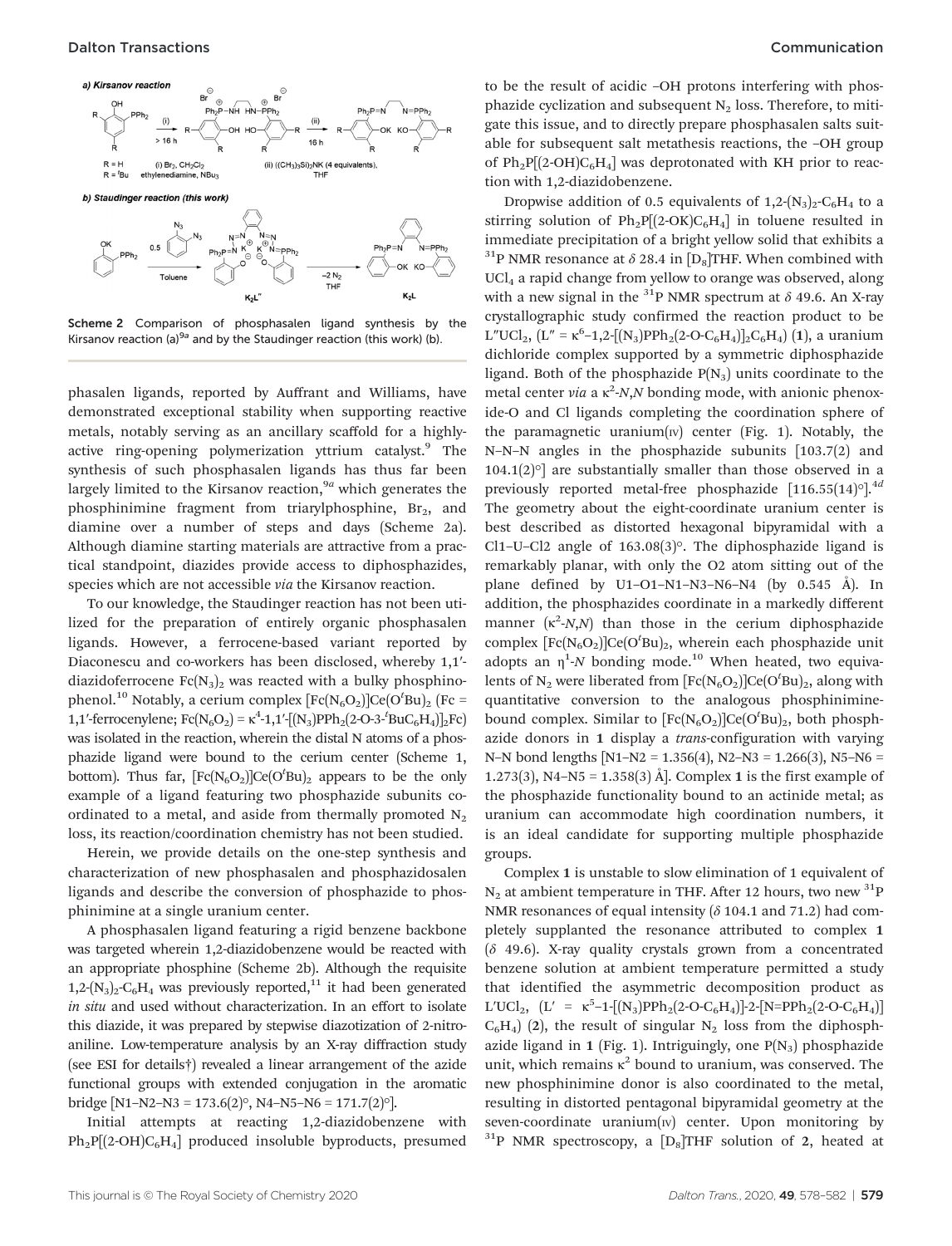

Fig. 1 X-ray crystal structures of 1-3 with thermal ellipsoids drawn at 30% probability. Hydrogen atoms, P-phenyl groups, except for the ipso carbons, coordinated THF C atoms and solvent molecules of recrystallization (benzene, THF) are omitted for clarity. Selected bond distances (Å) and angles (°), 1: U–N1 = 2.589(3), U–N3 = 2.586(2), U–N4 = 2.641(2), U–N6 = 2.613(2), U–O1 = 2.203(2), U–O2 = 2.221(2), U–Cl1 = 2.6424(8); Cl1–U– Cl2 = 163.08(3), O1–U–O2 = 79.68(8), N1–N2–N3 = 103.7(2), N4–N5–N6 = 104.1(2); P1–N1–N2–N3 = 175.1(2), P2–N4–N5–N6 = –173.8(2); 2: U– N1 = 2.55(1), U–N2 = 2.52(1), U–N4 = 2.44(1), U–O1 = 2.18(1), U–O2 = 2.185(9), U–Cl1 = 2.640(3), U–Cl2 = 2.603(5), P1–N1 = 1.61(1); Cl1–U–Cl2 = 168.1(1), O1–U–O2 = 99.1(4), N2–N3–N4 = 104(1); P2–N2–N3–N4 = 165(1); 3: connectivity structure of 3.

135 °C for 5 days, was observed to gradually convert into a single product (3;  $\delta$  = −56.4) with  $C_s$  or  $C_{2V}$  symmetry.

To confirm the identity of complex 3 as the product of a second consecutive  $N_2$  elimination from 1, the putative phosphasalen complex was targeted for independent synthesis by reaction of K<sub>2</sub>L (K<sub>2</sub>L = 1,2-[N=PPh<sub>2</sub>(2-OK-C<sub>6</sub>H<sub>4</sub>)]<sub>2</sub>C<sub>6</sub>H<sub>4</sub>) with UCl<sub>4</sub>. To generate K<sub>2</sub>L, 1,2-(N<sub>3</sub>)<sub>2</sub>-C<sub>6</sub>H<sub>4</sub> was added to an in situ generated THF solution of  $(2\text{-OK}-C_6H_4)PPh_2$ . Immediate yellow colouration occurred, followed by formation of a fine suspension, and ultimately, after one hour, a clear yellow solution. The  $\rm{^{31}P(^{1}H)}$  NMR spectrum of  $\rm{K_2L}$  in  $\rm{[D_8]}$ THF exhibits a broad peak at  $\delta$  11.4, a considerable upfield shift compared to the phosphazidosalen ligand ( $\delta$  28.4), thus suggesting formation of the desired phosphasalen ligand (Scheme 2b). When  $K<sub>2</sub>L$ was combined with UCl<sub>4</sub>, a resonance was observed at  $\delta$  –56.4 in the 31P NMR spectrum, which is consistent with that obtained when complex 2 was heated (Scheme 3, right). Crystals grown from THF provided a low-quality X-ray structure that served to establish atom connectivity within the THF-coordinated uranium phosphasalen complex  $LUCl<sub>2</sub>(THF)$ , (L =  $\kappa^4$ -1,2-[N=PPh<sub>2</sub>(2-O-C<sub>6</sub>H<sub>4</sub>)]<sub>2</sub>C<sub>6</sub>H<sub>4</sub>) (3) (Fig. 1). To the best of our knowledge, the only other phosphasalen-supported actinide complexes were reported by the Auffrant group, $12$  rounding out diverse coordination chemistry involving transition, rare earth, and actinide metals. $8a,9,13$  Notably, in the work by Auffrant, the phosphasalen ligand possessed a pyridine backbone and sterically demanding tert-butyl groups.



The potassiated diphosphazide ligand  $K<sub>2</sub>L''$  was postulated to contain N…K interactions that prevent trans-cis isomerization. To confirm this formulation, 1 equivalent of 18-crown-6 was added to sequester  $K^+$  ions, resulting in immediate dissolution of the yellow solid along with concomitant production of a clear yellow solution and gas evolution (Scheme 4). The appearance of a new resonance at  $\delta$  4.25 in the <sup>31</sup>P{<sup>1</sup>H} NMR spectrum accompanied this visible change; an asymmetric intermediate with two peaks at  $\delta$  12.79 and  $\delta$  −13.45 (1:1) was also observed (see ESI† for solid state structure of the product [KL][K(18-crown-6)]). Rapid N<sub>2</sub> loss upon addition of 18-crown-6 suggests that the phosphazide subunits in  $K_2L''$  are indeed stabilized by coordination to the large K ions.

When complex 1 was heated in THF during the preparation of 3, and the product extracted into benzene, a small amount of highly crystalline impurity  $(4)$  was obtained. A uranium $(w)$ complex  $(H)$ L'UCl<sub>3</sub> (4) bearing three chloride ligands and a protonated phosphinimine, which presumably formed via reaction of  $K_2L''$  with THF solvent or trace quantities of adventitious moisture, was identified by X-ray diffraction studies. The presence of a  $R_3P=NH^+$  was supported by the elongated P–N distance of 1.641(3) Å which is in agreement with similar species in the literature (Fig. 2). $14$  Solution state NMR spectroscopy identified an asymmetric complex with  $31P$  chemical shifts of  $\delta$  88.9 and  $\delta$  −38.2, and 17 paramagnetically shifted <sup>1</sup>H resonances ranging from  $\delta$  61.6 to  $\delta$  -21.3. In the solidstate, the protonated phosphinimine nitrogen sits 4.319(3) Å from the uranium $(w)$  center. The phosphazide unit, in contrast to 7-coordinate complex 2, is  $\kappa^1$  bound. Complex 4, while only



Scheme 3 Synthesis of uranium complexes 1 and 3. Scheme 4 Reaction of phosphazidosalen ligand K<sub>2</sub>L" with 18-crown-6.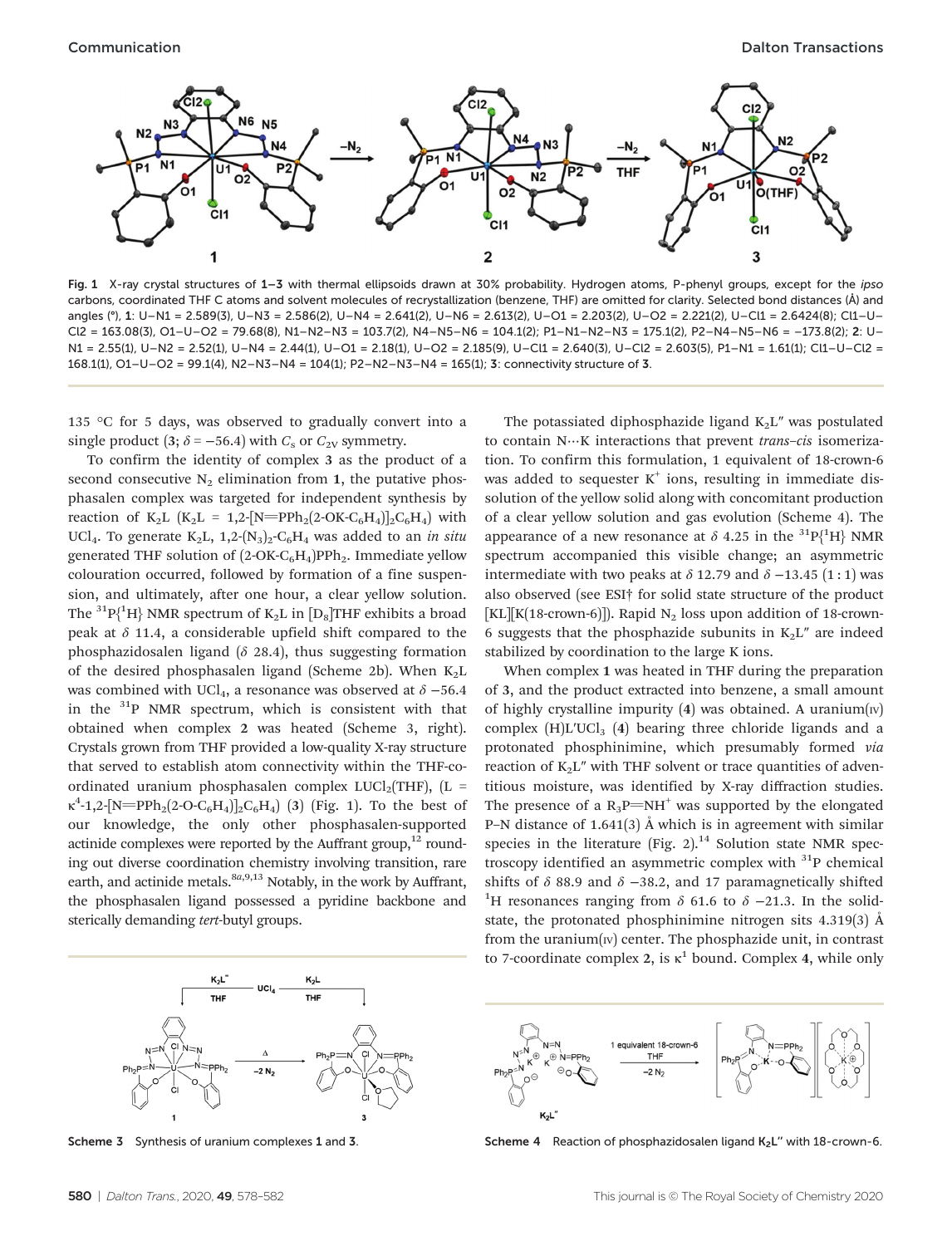

Fig. 2 Solid-state structure of complex 4 with thermal ellipsoids shown at 30% probability. Hydrogen atoms except for H1,  $P(C_5H_5)_2$  groups excluding ipso-C, and solvent molecules of recrystallization (benzene) are omitted for clarity. The position of H1 was located directly in the difference map. Selected bond distances (Å) and angles (°) are given:  $U-N2 = 2.479(3)$ ,  $U-O1 = 2.214(2)$ ,  $U-O2 = 2.214(2)$ ,  $U-C11 = 2.6465(9)$ ,  $U-C12 = 2.6547(9)$ ,  $U-C13 = 2.6517(9)$ ,  $P1-N1 = 1.641(3)$ ,  $H1\cdots O1 =$  $2.18(6)$ ; N2-N3-N4 = 109.9(3).

isolable in small amounts, demonstrates the variable coordination of the phosphazide group in this system. The remaining phosphazide unit is coordinated through only the  $\alpha$ -N of the phosphazide, similar to the  $\eta$ <sup>1</sup>-N bonding mode in Diaconescu's cerium diphosphazide.<sup>10</sup>

As demonstrated, the Staudinger reaction, in combination with appropriate choice of solvent, provides convenient and selective routes to phosphazidosalen and phosphasalen ligands. The corresponding group 1 phosphazidosalen species affords a unique opportunity to explore phosphazides as a ligand in coordination chemistry using simple and versatile salt metathesis strategies. The ease with which pendant groups can be fine-tuned, the observed coordinative versatility, and the ability for intentional conversion into phosphinimines, suggest that phosphazides offer great potential as ligands in inorganic chemistry and homogeneous catalysis.

### Conflicts of interest

There are no conflicts to declare.

#### Acknowledgements

The authors acknowledge NSERC of Canada (a Discovery Grant to P. G. H and a CGS-D to C. S. M), CFI, and the University of Lethbridge for financial support in the form of a ULRF award. Jackson P. Knott and Dylan J. Webb are gratefully acknowledged for combustion measurements. Prof. Dr Michael Gerken is thanked for assistance with low-temperature X-ray crystallography, as is Prof. Dr René T. Boeré for helpful discussions concerning X-ray crystallography. P. G. H also thanks the University of Lethbridge for a Tier I Board of Governors Research Chair in Organometallic Chemistry.

## Notes and references

- 1 M. W. P. Bebbington and D. Bourissou, Coord. Chem. Rev., 2009, 253, 1248.
- 2 (a) C. G. Chidester, J. Szmuszkovicz, D. J. Duchamp, L. G. Laurian and J. P. Freeman, Acta Crystallogr., Sect. C: Struct. Chem., 1988, 44, 1080; (b) M. D. Velasco, P. Molina, P. M. Fresneda and M. A. Sanz, Tetrahedron, 2000, 56, 4079.
- 3 (a) M. W. P. Bebbington, S. Bontemps, G. Bouhadir and D. Bourissou, Angew. Chem., Int. Ed., 2007, 46, 3333; (b) A. Stute, L. Heletta, R. Frohlich, C. G. Daniliuc, G. Kehr and G. Erker, Chem. Commun., 2012, 48, 11739.
- 4 (a) W. Beck, W. Rieber and H. Kirmaier, Z. Naturforsch., 1977, 32, 528; (b) A. N. Walstrom, B. C. Fullmer, H. Fan, M. Pink, D. T. Buschhorn and K. G. Caulton, Inorg. Chem., 2008, 47, 9002; (c) B. Liu and D. Cui, Dalton Trans., 2009, 550; (d) G. C. Fortman, B. Captain and C. D. Hoff, Organometallics, 2009, 28, 3587; (e) E. M. Broderick, P. S. Thuy-Boun, N. Guo, C. S. Vogel, J. Sutter, J. T. Miller, K. Meyer and P. L. Diaconescu, Inorg. Chem., 2011, 50, 2870; (f) M. Lamberti, G. C. Fortman, A. Poater, J. Broggi, A. M. Z. Slawin, L. Cavallo and S. P. Nolan, Organometallics, 2012, 31, 756; (g) X. Xu, G. Kehr, C. G. Daniliuc and G. Erker, J. Am. Chem. Soc., 2013, 135, 6465; (h) T. Ogawa, T. Suzuki, N. M. Hein, F. S. Pick and M. D. Fryzuk, Dalton Trans., 2015, 44, 54; (i) N. Ehrlich, D. Baabe, M. Freytag, P. G. Jones and M. D. Walter, Polyhedron, 2018, 143, 83.
- 5 A. L. Chan, J. Fajardo, J. H. Wright, M. Asay and V. Lavallo, Inorg. Chem., 2013, 52, 12308.
- 6 (a) A. S. Ionkin, W. J. Marshall and B. M. Fish, Organometallics, 2006, 25, 4170; (b) J. Schneider, K. M. Krebs, S. Freitag, K. Eichele, H. Schubert and L. Wesemann, Chem. – Eur. J., 2016, 22, 9812; (c) W. Uhl, J. Backs, A. Hepp, L. Keweloh, M. Layh, D. Pleschka, J. Possart and A. Wollschläger, Z. Naturforsch., 2017, 72, 821.
- 7 (a) K. R. D. Johnson, M. A. Hannon, J. S. Ritch and P. G. Hayes, Dalton Trans., 2012, 41, 7873; (b) K. R. D. Johnson and P. G. Hayes, Organometallics, 2009,  $28, 6352; (c)$  C. A. Wheaton and P. G. Hayes, *Comments* Inorg. Chem., 2011, 32, 127; (d) G. C. Welch, W. E. Piers, M. Parvez and R. McDonald, Organometallics, 2004, 23, 1811; (e) N. M. Hein, T. Suzuki, T. Ogawa and M. D. Fryzuk, Dalton Trans., 2016, 45, 14697; (f) P. Wei, K. T. K. Chan and D. W. Stephan, Dalton Trans., 2003, 3804.
- 8 (a) T.-P.-A. Cao, S. Labouille, A. Auffrant, Y. Jean, X. F. Le Goff and P. Le Floch, Dalton Trans., 2011, 40, 10029; (b) J. L. Brosmer and P. L. Diaconescu, Organometallics, 2015, 34, 2567.
- 9 (a) T.-P.-A. Cao, A. Buchard, X. F. Le Goff, A. Auffrant and C. K. Williams, Inorg. Chem., 2012, 51, 2157; (b) C. Bakewell, T.-P.-A. Cao, N. Long, X. F. Le Goff, A. Auffrant and C. K. Williams, J. Am. Chem. Soc., 2012, 134, 20577; (c) C. Bakewell, T.-P.-A. Cao, X. F. Le Goff, N. J. Long, A. Auffrant and C. K. Williams, Organometallics, 2013, 32, 1475.